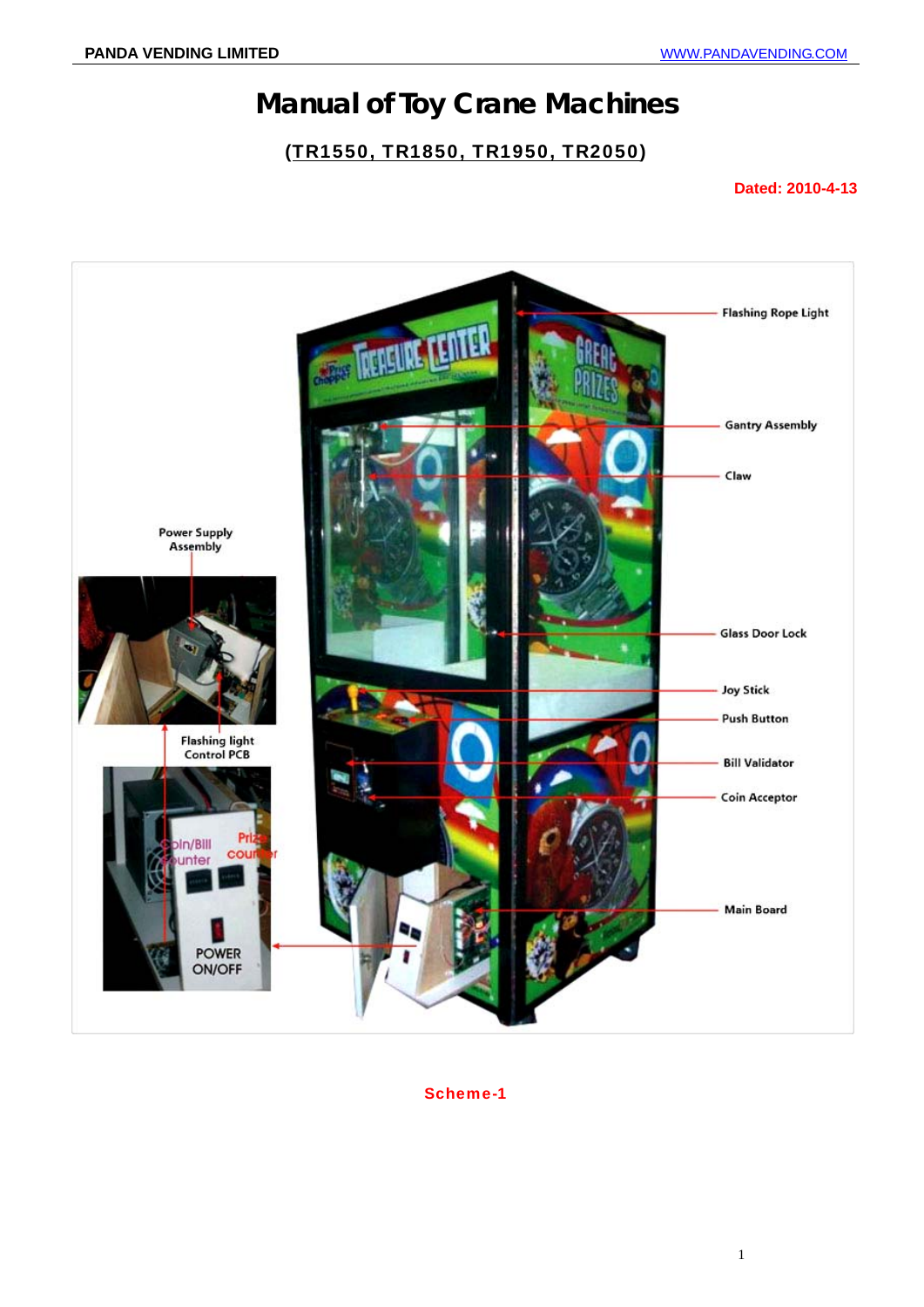

Scheme-2

#### WARNING

**Please Read This Manual Carefully Before You Turn On The Machine, And Beware Of Following Things:** 

- **1. The machines are not waterproof or moistureproof**
- **2. Before turning on the power, you must cut off the nylon cord as shown on the below photos:**



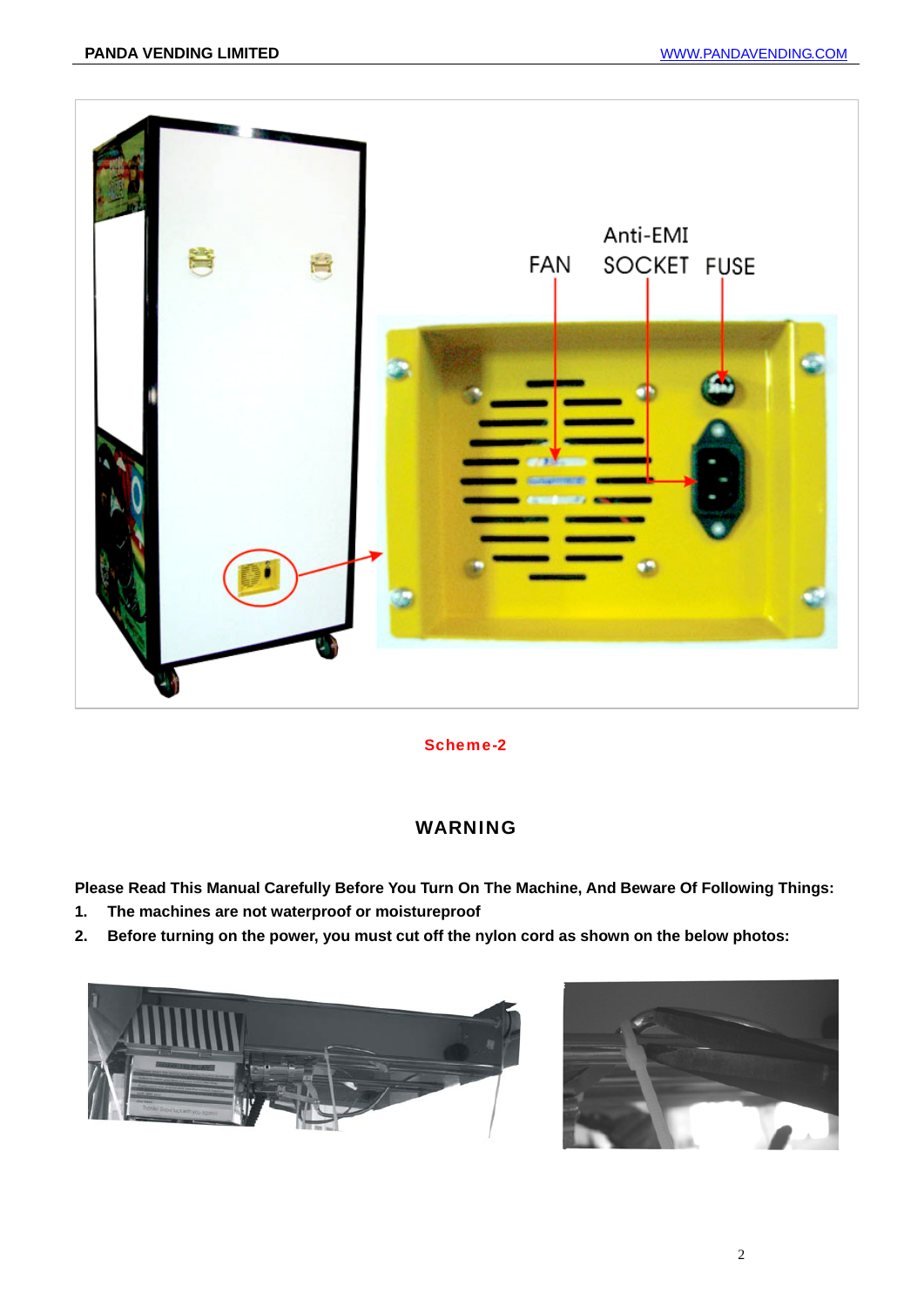#### HOW TO MOUNT THE CONSOLE

**(In order to save space, the console is normally demounted from machine before packing)** 

**1. Open the coin acceptor door on the console.** 



**2. Use the 8\*20 and 4\*16 screws to fix the console on machine.** 



**3. Connect the wiring harness** 

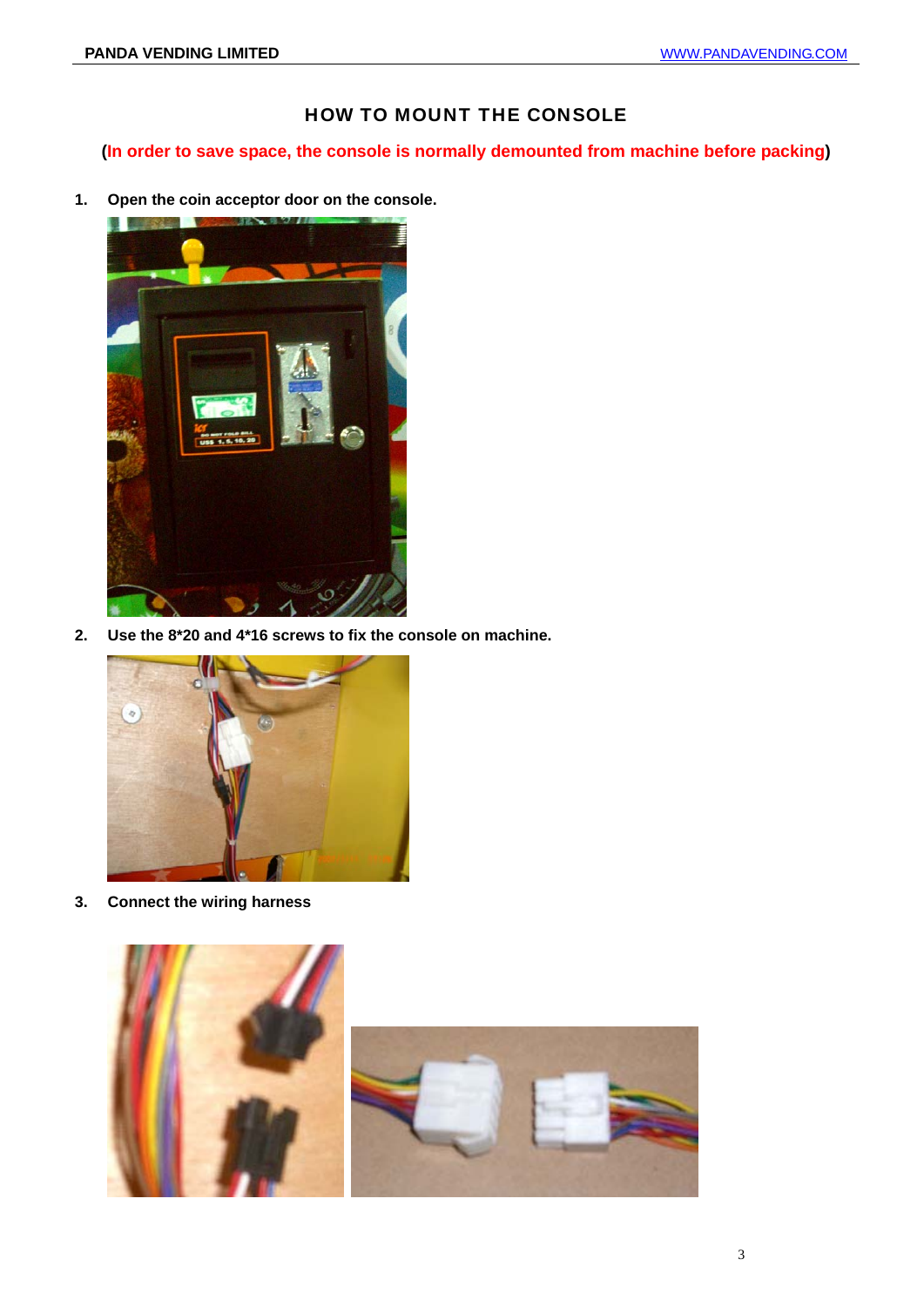#### HOW TO SET UP THE COIN ACCEPTOR

#### **(Only Apply To the Comparative Style Coin Acceptor)**

**1. Open the coin acceptor door on the console.** 



**2. Insert a proof coin into the coin accepter according to the below photo with instruction**



**Please take out the plastic token and put in a coin which you want the coin acceptor to recognize.** 

**3. There is a "Sensitivity Switch" on the coin acceptor, by which you can adjust the sensitivity between SLACK and STRICT.**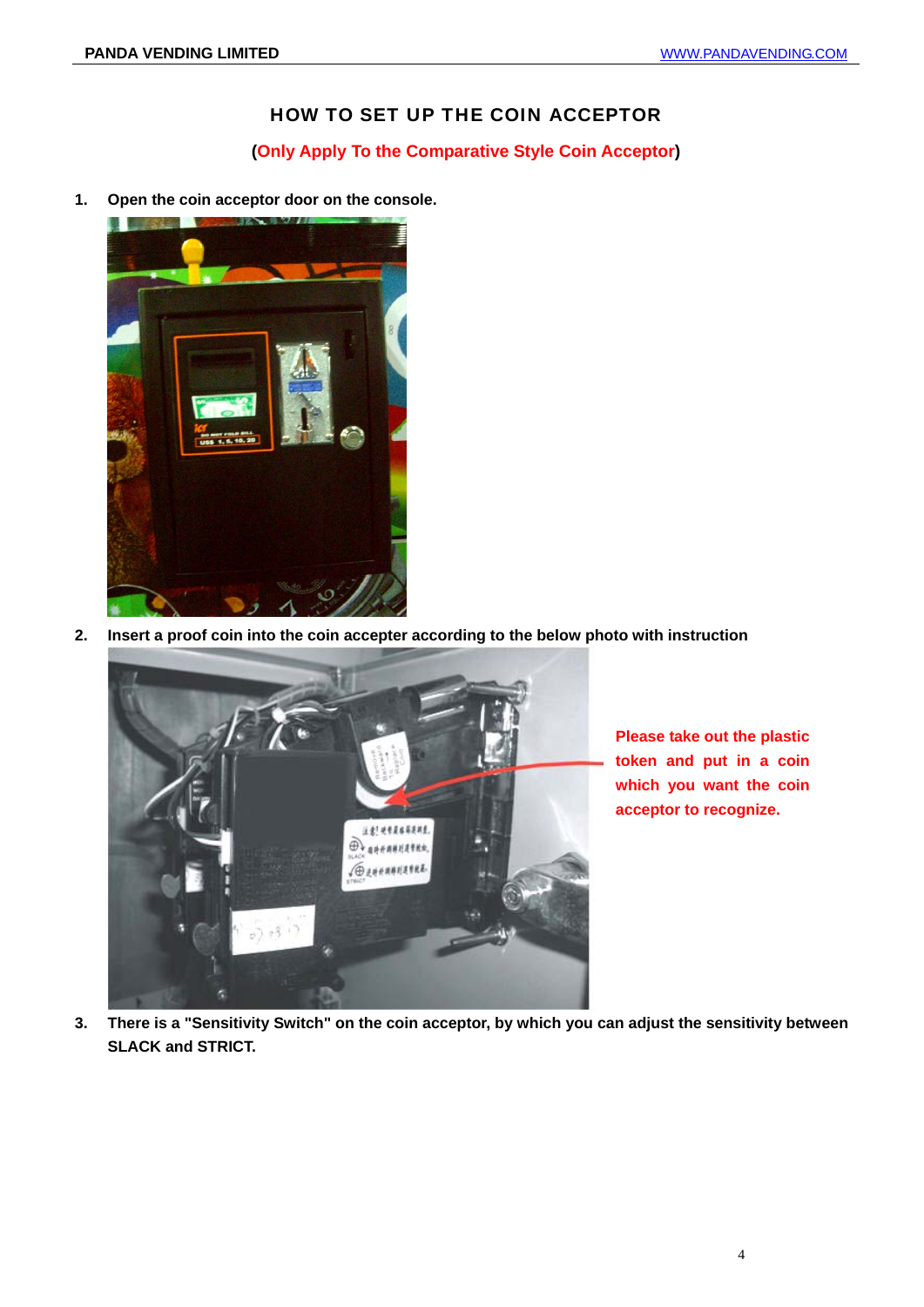#### **INSTRUCTIONS**

#### **1.** Advanced Features

- 1.1. **Self-Control on Game:** If player doesn't make any operation after inserting coins, the claw will automatically go down to catch toys by random after the game time being counted down and out;
- 1.2. **Digital Display of Claw Power:** The voltage of claw directly shows on the LED display of motherboard, no extra voltage meter required; (**default voltage value: strong claw =38V; weak claw=10V**)
- 1.3. **Auto-Statistics of Business Data:** The sales data can be recalled and displayed on LED on motherboard, and the counters are also installed to display the coins/bills income and prize output.
- 1.4. **Function of Self-Checking:** Press and hold the "TEST SW" on motherboard  $\rightarrow$  Switch on power until motherboard beeps for last 5 seconds countdown, then release "TEST SW"  $\rightarrow$  Machine starts the self-checking and counts time down from 99 seconds to 0 seconds, then finish.

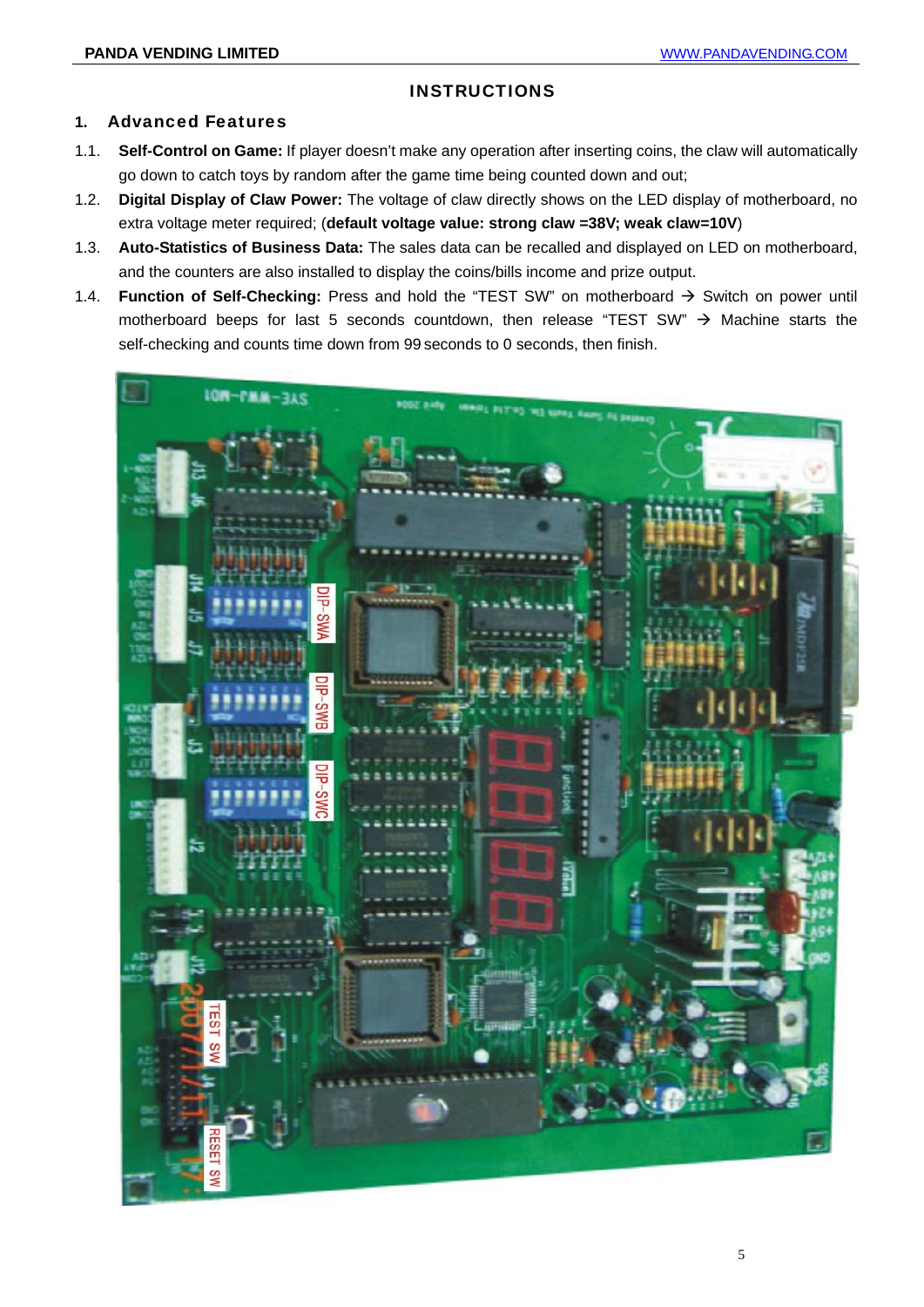### **2.** Adjusting Tables

### **2.1. DIPSW-A** (Settings of Grabbing Delay, Automatic Grabbing & the Timing of Strong Claw Power)

| <b>Settings Table Of DIPSW-A</b>                  | 8          | $\overline{7}$ | $6\phantom{1}6$ | 5          | 4          | $\overline{\mathbf{3}}$ | $\overline{2}$ | 1          |
|---------------------------------------------------|------------|----------------|-----------------|------------|------------|-------------------------|----------------|------------|
| Delay 0.5 seconds to grab toy when the claw       |            | <b>OFF</b>     |                 |            |            |                         |                |            |
| reaches the bottom                                |            |                |                 |            |            |                         |                |            |
| Delay 3.0 seconds to grab toy when the claw       |            | ON             |                 |            |            |                         |                |            |
| reaches the bottom                                |            |                |                 |            |            |                         |                |            |
| No Free Games Available                           |            |                | <b>OFF</b>      |            |            |                         |                |            |
| One or Two Free Games Available By Random         |            |                | ON              |            |            |                         |                |            |
| Claw automatically descends after waiting for 15s |            |                |                 | <b>OFF</b> |            |                         |                |            |
| Claw automatically descends after waiting for 30s |            |                |                 | ON         |            |                         |                |            |
| Normal Mode- strong claw timing mode 1            | <b>OFF</b> |                |                 |            | <b>OFF</b> | <b>OFF</b>              | <b>OFF</b>     | <b>OFF</b> |
| (strong claw lasts 2s after grabbing toy)         |            |                |                 |            |            |                         |                |            |
| Normal Mode- strong claw timing mode 1            | <b>OFF</b> |                |                 |            | <b>OFF</b> | <b>OFF</b>              | <b>OFF</b>     | ON         |
| (strong claw lasts 2.5s after grabbing toy)       |            |                |                 |            |            |                         |                |            |
| Normal Mode- strong claw timing mode 1            | <b>OFF</b> |                |                 |            | <b>OFF</b> | <b>OFF</b>              | ON             | <b>OFF</b> |
| (strong claw lasts 3s after grabbing toy)         |            |                |                 |            |            |                         |                |            |
| Normal Mode- strong claw timing mode 1            | <b>OFF</b> |                |                 |            | <b>OFF</b> | <b>OFF</b>              | ON             | ON         |
| (strong claw lasts 3.5s after grabbing toy)       |            |                |                 |            |            |                         |                |            |
| Normal Mode- strong claw timing mode 1            | <b>OFF</b> |                |                 |            | <b>OFF</b> | ON                      | <b>OFF</b>     | <b>OFF</b> |
| (strong claw lasts 4s after grabbing toy)         |            |                |                 |            |            |                         |                |            |
| Normal Mode- strong claw timing mode 1            | <b>OFF</b> |                |                 |            | <b>OFF</b> | ON                      | <b>OFF</b>     | ON         |
| (strong claw lasts 4.5s after grabbing toy)       |            |                |                 |            |            |                         |                |            |
| Normal Mode- strong claw timing mode 1            | <b>OFF</b> |                |                 |            | <b>OFF</b> | ON                      | ON             | <b>OFF</b> |
| (strong claw lasts 5s after grabbing toy)         |            |                |                 |            |            |                         |                |            |
| Normal Mode- strong claw timing mode 1            |            |                |                 |            | <b>OFF</b> | ON                      | ON             | ON         |
| (strong claw lasts 5.5s after grabbing toy)       |            |                |                 |            |            |                         |                |            |
| Normal Mode- strong claw timing mode 1            | <b>OFF</b> |                |                 |            | ON         | <b>OFF</b>              | <b>OFF</b>     | <b>OFF</b> |
| (strong claw lasts 6s after grabbing toy)         |            |                |                 |            |            |                         |                |            |
| Normal Mode- strong claw timing mode 1            | <b>OFF</b> |                |                 |            | ON         | <b>OFF</b>              | <b>OFF</b>     | ON         |
| (strong claw lasts 6.5s after grabbing toy)       |            |                |                 |            |            |                         |                |            |
| Normal Mode- strong claw timing mode 1            | <b>OFF</b> |                |                 |            | ON         | <b>OFF</b>              | ON             | <b>OFF</b> |
| (strong claw lasts 7s after grabbing toy)         |            |                |                 |            |            |                         |                |            |
| Normal Mode-strong claw timing mode 1             | <b>OFF</b> |                |                 |            | <b>ON</b>  | <b>OFF</b>              | <b>ON</b>      | <b>ON</b>  |
| (strong claw lasts 7.5s after grabbing toy)       |            |                |                 |            |            |                         |                |            |
| Normal Mode- strong claw timing mode 1            | <b>OFF</b> |                |                 |            | ON         | ON                      | <b>OFF</b>     | <b>OFF</b> |
| (strong claw lasts 8s after grabbing toy)         |            |                |                 |            |            |                         |                |            |
| Normal Mode- strong claw timing mode 1            | <b>OFF</b> |                |                 |            | ON         | ON                      | <b>OFF</b>     | ON         |
| (strong claw lasts 8.5s after grabbing toy)       |            |                |                 |            |            |                         |                |            |
| Normal Mode- strong claw timing mode 1            | <b>OFF</b> |                |                 |            | ON         | ON                      | ON             | <b>OFF</b> |
| (strong claw lasts 9s after grabbing toy)         |            |                |                 |            |            |                         |                |            |
| Normal Mode- strong claw timing mode 1            | <b>OFF</b> |                |                 |            | ON         | ON                      | ON             | ON         |
| (strong claw lasts 9.5s after grabbing toy)       |            |                |                 |            |            |                         |                |            |
| Normal Mode- strong claw timing mode 2            | ON         |                |                 |            | <b>OFF</b> | <b>OFF</b>              | <b>OFF</b>     | <b>OFF</b> |
| (strong claw lasts 10s after coin in)             |            |                |                 |            |            |                         |                |            |
| Normal Mode- strong claw timing mode 2            | ON         |                |                 |            | <b>OFF</b> | <b>OFF</b>              | <b>OFF</b>     | ON         |
| (strong claw lasts 11s after coin in)             |            |                |                 |            |            |                         |                |            |
| Normal Mode- strong claw timing mode 2            | ON         |                |                 |            | <b>OFF</b> | <b>OFF</b>              | ON             | <b>OFF</b> |
| (strong claw lasts 12s after coin in)             |            |                |                 |            |            |                         |                |            |
| Normal Mode- strong claw timing mode 2            | ON         |                |                 |            | <b>OFF</b> | <b>OFF</b>              | ON             | ON         |
| (strong claw lasts 13s after coin in)             |            |                |                 |            |            |                         |                |            |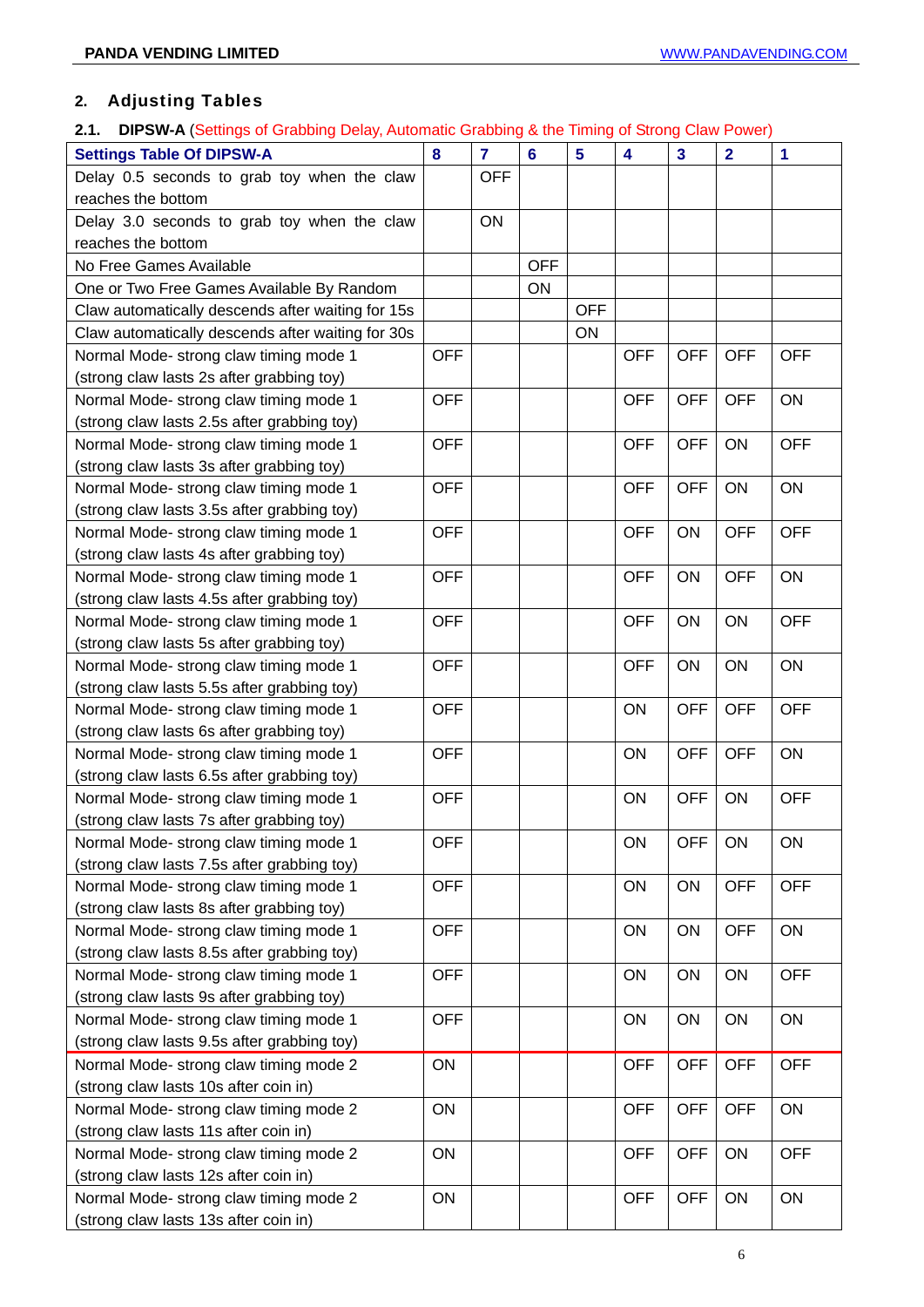#### **PANDA VENDING LIMITED** WWW.PANDAVENDING.COM

| Grabbing before claw reaches bottom    | ON        | <b>OFF</b> | ON         | <b>OFF</b> | <b>OFF</b> |
|----------------------------------------|-----------|------------|------------|------------|------------|
| Normal Mode-strong claw timing mode 2  | <b>ON</b> | <b>OFF</b> | <b>ON</b>  | <b>OFF</b> | ON         |
| (strong claw lasts 15s after coin in)  |           |            |            |            |            |
| Normal Mode- strong claw timing mode 2 | ON        | <b>OFF</b> | ON         | ON         | <b>OFF</b> |
| (strong claw lasts 16s after coin in)  |           |            |            |            |            |
| Normal Mode- strong claw timing mode 2 | ON        | <b>OFF</b> | <b>ON</b>  | ON         | ON         |
| (strong claw lasts 17s after coin in)  |           |            |            |            |            |
| Normal Mode-strong claw timing mode 2  | ON        | <b>ON</b>  | <b>OFF</b> | <b>OFF</b> | <b>OFF</b> |
| (strong claw lasts 18s after coin in)  |           |            |            |            |            |
| Normal Mode- strong claw timing mode 2 | ON        | <b>ON</b>  | <b>OFF</b> | <b>OFF</b> | ON         |
| (strong claw lasts 19s after coin in)  |           |            |            |            |            |
| Normal Mode- strong claw timing mode 2 | ON        | OF         | <b>OFF</b> | ON         | <b>OFF</b> |
| (strong claw lasts 20s after coin in)  |           |            |            |            |            |
| Normal Mode- strong claw timing mode 2 | ON        | ON         | <b>OFF</b> | ON         | ON         |
| (strong claw lasts 21s after coin in)  |           |            |            |            |            |
| Normal Mode-strong claw timing mode 2  | ON        | <b>ON</b>  | <b>ON</b>  | <b>OFF</b> | <b>OFF</b> |
| (strong claw lasts 22s after coin in)  |           |            |            |            |            |
| Normal Mode- strong claw timing mode 2 | ON        | <b>ON</b>  | <b>ON</b>  | <b>OFF</b> | ON         |
| (strong claw lasts 23s after coin in)  |           |            |            |            |            |
| Normal Mode- strong claw timing mode 2 | ON        | ON         | <b>ON</b>  | ON         | <b>OFF</b> |
| (strong claw lasts 24s after coin in)  |           |            |            |            |            |
| Normal Mode- strong claw timing mode 2 | ON        | ON         | <b>ON</b>  | ON         | ON         |
| (strong claw lasts 25s after coin in)  |           |            |            |            |            |

#### **2.2. DIPSW-B** (Settings of Vending Mode, Pricing, Demonstration and other special function )

| $\sim$ (Solumys of Tonumy mode) from $\mathfrak{g}_1$<br><b>Settings Table Of DIPSW-B</b> | 8          | $\overline{7}$ | 6          | 5          | 4          | 3          | $\overline{2}$ | 1          |
|-------------------------------------------------------------------------------------------|------------|----------------|------------|------------|------------|------------|----------------|------------|
| Re-grabbing function off, when claw goes up                                               | <b>OFF</b> |                |            |            |            |            |                |            |
| Re-grabbing function on, when claw goes up                                                | ON         |                |            |            |            |            |                |            |
| No agitating toys after game starts                                                       |            | <b>OFF</b>     |            |            |            |            |                |            |
| Agitating toys after game starts (mixing device                                           |            | <b>ON</b>      |            |            |            |            |                |            |
| should be installed with surcharge)                                                       |            |                |            |            |            |            |                |            |
| No auto-demonstrating                                                                     |            |                | <b>OFF</b> |            |            |            |                |            |
| Auto-demonstrating after standing by for 20 minutes                                       |            |                | <b>ON</b>  |            |            |            |                |            |
| Vending Mode A (No.7,8 of DIPSW-C = ON)                                                   |            |                |            | <b>OFF</b> | <b>OFF</b> |            |                |            |
| Vending Mode B (No.7,8 of DIPSW-C = ON)                                                   |            |                |            | <b>OFF</b> | ON         |            |                |            |
| Vending Mode C (No.7,8 of DIPSW-C = ON)                                                   |            |                |            | ON         | <b>OFF</b> |            |                |            |
| Vending Mode D (No.7,8 of DIPSW-C = $ON$ )                                                |            |                |            | ON         | <b>ON</b>  |            |                |            |
| Normal Mode - no free game available even after                                           |            |                |            |            |            | <b>OFF</b> |                |            |
| inserting 5 coins at one time                                                             |            |                |            |            |            |            |                |            |
| Normal Mode - 1 free game available after inserting                                       |            |                |            |            |            | <b>ON</b>  |                |            |
| 5 coins at one time                                                                       |            |                |            |            |            |            |                |            |
| One coin (i.e. - one pulse output from coin acceptor),                                    |            |                |            |            |            |            | <b>OFF</b>     | <b>OFF</b> |
| 2 games                                                                                   |            |                |            |            |            |            |                |            |
| One coin (i.e. - one pulse output from coin acceptor),                                    |            |                |            |            |            |            | <b>OFF</b>     | ON         |
| 1 game                                                                                    |            |                |            |            |            |            |                |            |
| Two coins (i.e. - 2 pulses output from coin acceptor),                                    |            |                |            |            |            |            | ON             | <b>OFF</b> |
| 1 game                                                                                    |            |                |            |            |            |            |                |            |
| 3 coins (i.e. - 3 pulses output from coin acceptor), 1                                    |            |                |            |            |            |            | ON             | ON         |
| game                                                                                      |            |                |            |            |            |            |                |            |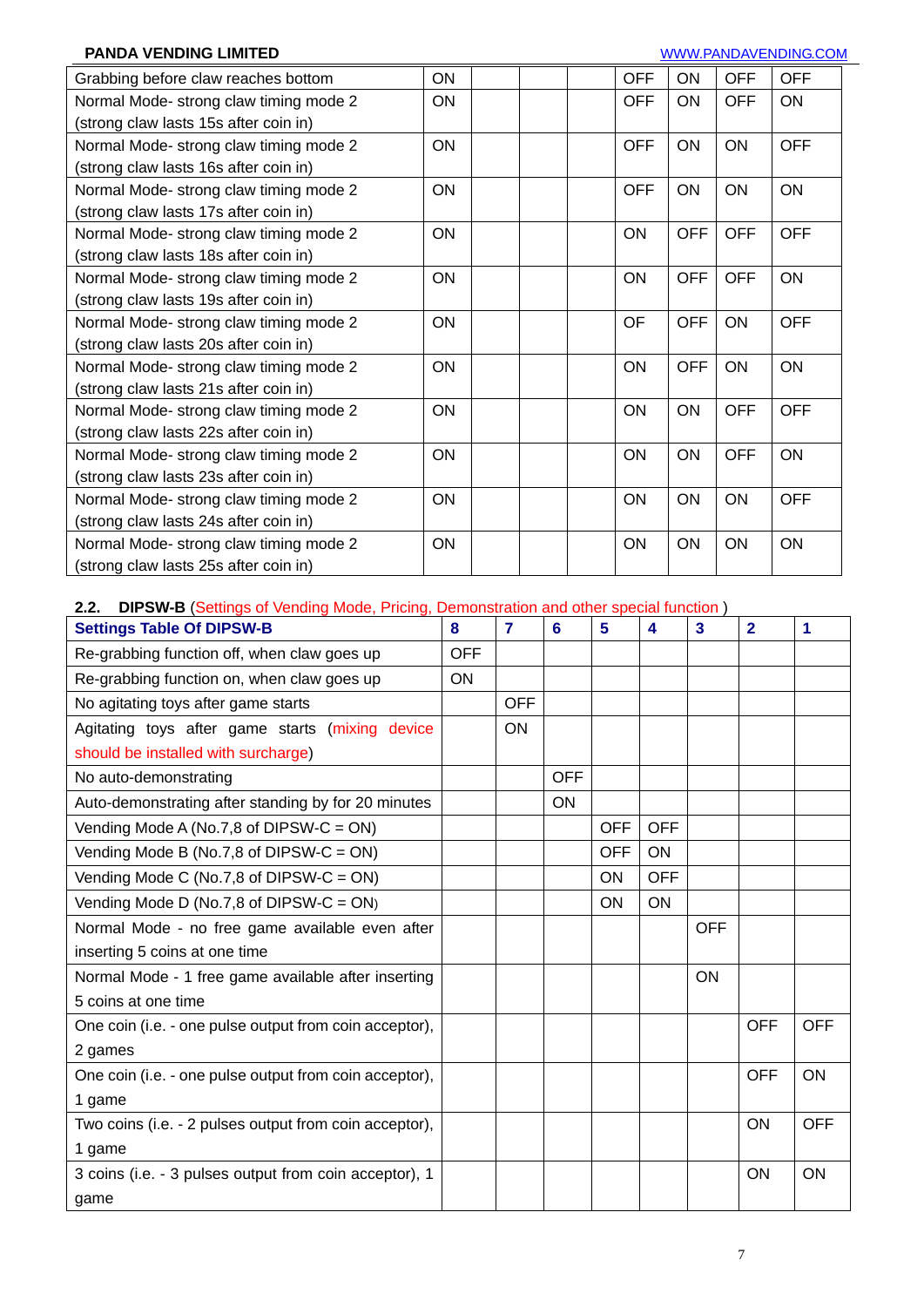| $\sim$ $\sim$ (bottings of the signal calle)<br><b>Settings Table of DIPSW-C</b> | 8          | $\overline{7}$ | $6\phantom{a}$ | 5          | $\overline{\mathbf{4}}$ | $\overline{\mathbf{3}}$ | $\overline{2}$ | 1          |
|----------------------------------------------------------------------------------|------------|----------------|----------------|------------|-------------------------|-------------------------|----------------|------------|
| Normal Mode - no odds control                                                    | <b>OFF</b> | <b>OFF</b>     |                |            |                         |                         |                |            |
| Normal Mode - weak claw control                                                  | <b>OFF</b> | <b>ON</b>      |                |            |                         |                         |                |            |
| Normal Mode - strong claw control                                                | ON         | <b>OFF</b>     |                |            |                         |                         |                |            |
| <b>Vending Mode</b>                                                              | ON         | ON             |                |            |                         |                         |                |            |
| Strong/Weak Claw [Controlled Times] = 1 time                                     |            |                | <b>OFF</b>     | <b>OFF</b> |                         |                         |                |            |
| Strong/Weak Claw [Controlled Times] = 3 times                                    |            |                | <b>OFF</b>     | ON         |                         |                         |                |            |
| Strong/Weak Claw [Controlled Times] = 5 times                                    |            |                | ON             | <b>OFF</b> |                         |                         |                |            |
| Strong/Weak Claw [Controlled Times] = 7 times                                    |            |                | ON             | ON         |                         |                         |                |            |
| Strong/Weak Claw [Controlled Base] = 5 times                                     |            |                |                |            | <b>OFF</b>              | <b>OFF</b>              | <b>OFF</b>     | <b>OFF</b> |
| Strong/Weak Claw [Controlled Base] = 10 times                                    |            |                |                |            | <b>OFF</b>              | <b>OFF</b>              | <b>OFF</b>     | ON         |
| Strong/Weak Claw [Controlled Base] = 15 times                                    |            |                |                |            | <b>OFF</b>              | <b>OFF</b>              | ON             | <b>OFF</b> |
| Strong/Weak Claw [Controlled Base] = 20 times                                    |            |                |                |            | <b>OFF</b>              | <b>OFF</b>              | ON             | ON         |
| Strong/Weak Claw [Controlled Base] = 25 times                                    |            |                |                |            | <b>OFF</b>              | ON                      | <b>OFF</b>     | <b>OFF</b> |
| Strong/Weak Claw [Controlled Base] = 30 times                                    |            |                |                |            | <b>OFF</b>              | ON                      | <b>OFF</b>     | ON         |
| Strong/Weak Claw [Controlled Base] = 35 times                                    |            |                |                |            | <b>OFF</b>              | ON                      | ON             | <b>OFF</b> |
| Strong/Weak Claw [Controlled Base] = 40 times                                    |            |                |                |            | <b>OFF</b>              | ON                      | ON             | ON         |
| Strong/Weak Claw [Controlled Base] = 45 times                                    |            |                |                |            | ON                      | <b>OFF</b>              | <b>OFF</b>     | <b>OFF</b> |
| Strong/Weak Claw [Controlled Base] = 50 times                                    |            |                |                |            | ON                      | <b>OFF</b>              | <b>OFF</b>     | ON         |
| Strong/Weak Claw [Controlled Base] = 55 times                                    |            |                |                |            | ON                      | <b>OFF</b>              | ON             | <b>OFF</b> |
| Strong/Weak Claw [Controlled Base] = 60 times                                    |            |                |                |            | ON                      | <b>OFF</b>              | ON             | ON         |
| Strong/Weak Claw [Controlled Base] = 65 times                                    |            |                |                |            | ON                      | ON                      | <b>OFF</b>     | <b>OFF</b> |
| Strong/Weak Claw [Controlled Base] = 70 times                                    |            |                |                |            | <b>ON</b>               | ON                      | <b>OFF</b>     | ON         |
| Strong/Weak Claw [Controlled Base] = 75 times                                    |            |                |                |            | ON                      | ON                      | ON             | <b>OFF</b> |
| Strong/Weak Claw [Controlled Base] = 80 times                                    |            |                |                |            | ON                      | ON                      | ON             | ON         |

#### **2.3. DIPSW-C** (Settings Of Winning Ratio)

#### **Important Remarks:**

- 1. **Vending Mode A:** The "N" = [Controlled Base];
- 2. **Vending Mode B & C:** [Vending Price] = [Controlled Base];
- 3. **Vending Mode D:** besides prize detecting sensor, it needs to install a set of bonus lamp with surcharge;

#### **3.** Troubleshooting, Testing & Claw Power Adjusting

#### **3.1. Error Codes** (show on LED display on console)

| <b>Error Information</b>                 | <b>Trouble Shooting</b>                                                     |
|------------------------------------------|-----------------------------------------------------------------------------|
| $02 \rightarrow$ Claw doesn't go down to | Restart the machine after 10 seconds to see if the claw will be reposited.  |
| designated position timely, and          | If not, go to next step.                                                    |
| Down-stop Limit Switch reacted.          | Check the cable/string on the gantry, then press Down-Stop SW. If the<br>2. |
|                                          | switch doesn't react, replace it with a new one to try.                     |
|                                          | Down-Stop<br><b>SW</b>                                                      |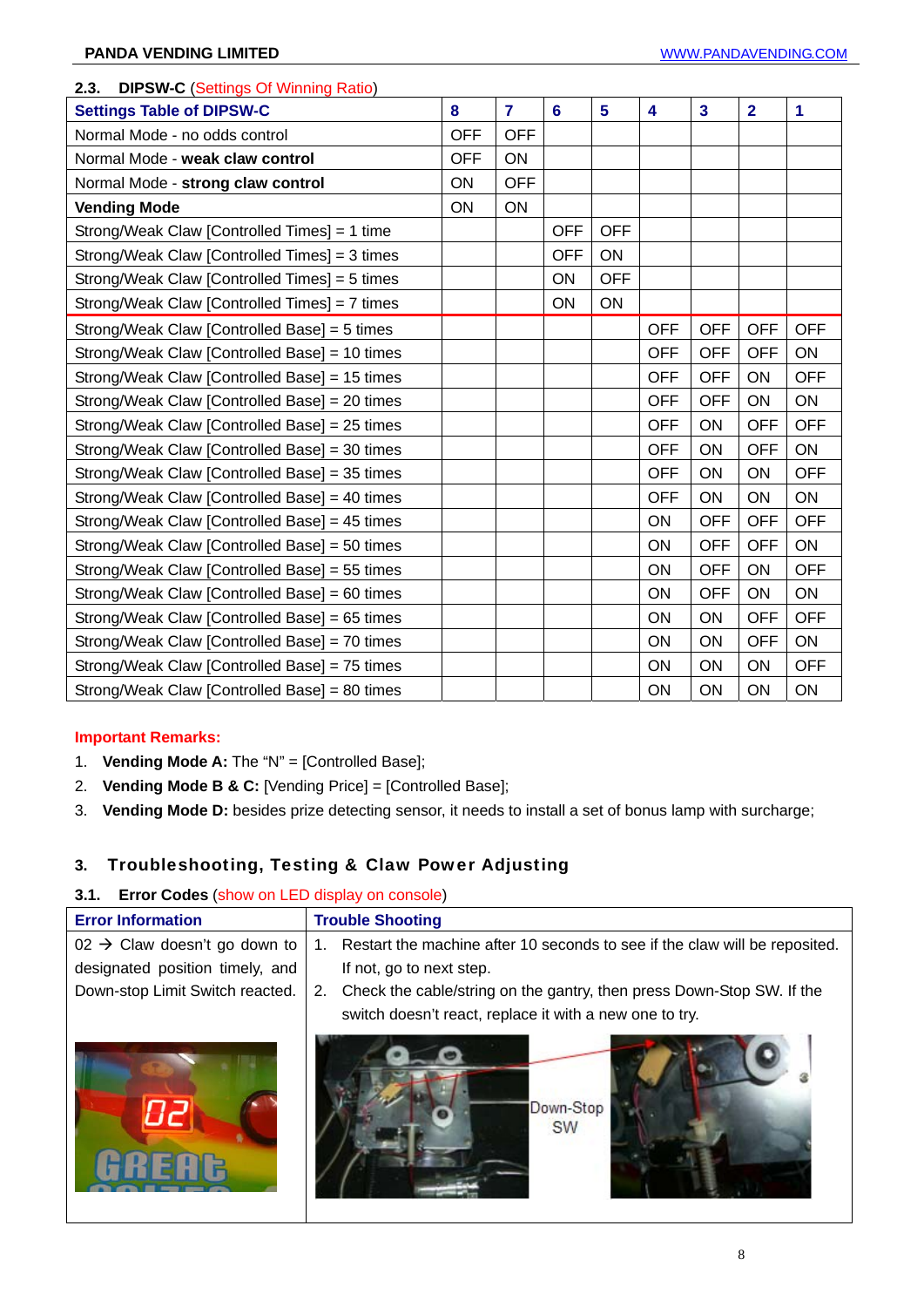#### **PANDA VENDING LIMITED PANDA VENDING LIMITED**

| 03 $\rightarrow$ Claw doesn't go up to<br>designated position timely, and | Restart the machine after 10 seconds to see if the claw will be reposited.<br>1.<br>If not, go to check the cable/string and the Up-Stop SW. |
|---------------------------------------------------------------------------|----------------------------------------------------------------------------------------------------------------------------------------------|
| Up-stop Limit Switch reacted.                                             | Check the gasket if it's there, and make sure it's turnup.<br>2.                                                                             |
|                                                                           | Gasket                                                                                                                                       |
| 04 $\rightarrow$ Gantry fails to return home                              | 1.<br>Restart the machine after 10 seconds to see if the claw will be reposited.                                                             |
| position in required time, and                                            | If not, go to next step.                                                                                                                     |
| Left-stop Limit Switch reacted.                                           | Check the plastic wheel/pulley on gantry is stuck or not, and then check<br>2.                                                               |
|                                                                           | the Left-Stop SW.                                                                                                                            |
|                                                                           | Left-Stop SW -                                                                                                                               |
| 05 $\rightarrow$ Gantry fails to return home                              | Restart the machine after 10 seconds to see if the claw will be reposited.<br>1.                                                             |
| position in required time, and                                            | If not, go to next step.                                                                                                                     |
| Forth-stop Limit Switch reacted.                                          | Check the plastic wheel/pulley on gantry is stuck or not, and then check<br>2.<br>the Forth-Stop SW.                                         |
| OS,                                                                       | Forth-Stop SW                                                                                                                                |
| <b>Attention:</b><br>When<br>the<br><b>LED</b>                            |                                                                                                                                              |
| shows 02/03/04/05, it also may                                            |                                                                                                                                              |
| be caused by the poor contact of                                          |                                                                                                                                              |
| the connector to gantry, so<br>please try to re-plug it before            | Connector                                                                                                                                    |
| restarting the machine.                                                   |                                                                                                                                              |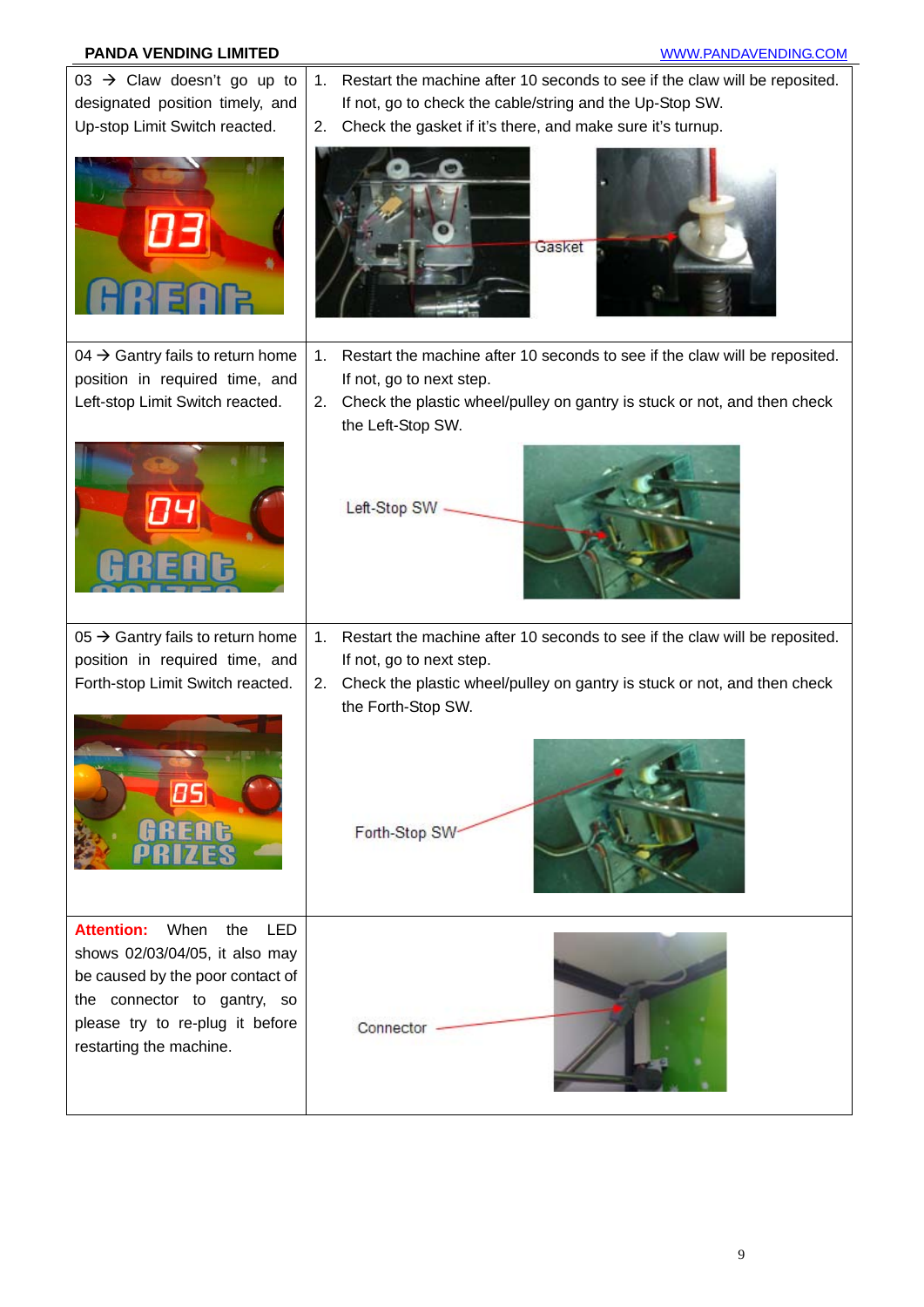#### **PANDA VENDING LIMITED WWW.PANDAVENDING.COM**

| 30 → Bill/Coin Acceptor failure        | Check the bill/coin acceptor was stuck by slug or other objects.<br>1.         |
|----------------------------------------|--------------------------------------------------------------------------------|
|                                        | Replace the bill/coin acceptor with new one.<br>2.                             |
| 32 $\rightarrow$ Prize Sensor failure. | Check if the LED on sensor board is light always, and continue with :          |
|                                        | Check if there are something blocking the optical sensor.<br>1.                |
|                                        | <b>PRIZE</b>                                                                   |
|                                        | <b>SENSOR</b>                                                                  |
|                                        | LED                                                                            |
|                                        | Adjust the VR knob counter-clockwise on the sensor until the LED does<br>2.    |
|                                        | light. (Attention: After doing this, put a toy into the exit to see if the LED |
|                                        | flashes or not. If not, means the VR knob has been excessively adjusted.       |
|                                        | Please adjust it again.)                                                       |
| 46 → Error from IC 93C46 on            | Check the IC93C46, or send motherboard to us for maintenance.                  |
| motherboard                            |                                                                                |
| <b>Other Troubles Without Code</b>     | <b>Trouble Shooting</b>                                                        |
| The machine doesn't work after         | Check if the FUSE/ Socket is broken or not.<br>1.                              |
| turning on the power.                  | Check if the Electric Shock Defender was burn<br>2.                            |
| The coin accepter rejects any          | 1.<br>Make sure the coin acceptor is correctly connected with machine.         |
| coins.                                 | 2.<br>If it's comparative coin acceptor, make sure a proof-coin has been well  |
|                                        | posited in advance.                                                            |
| After inserting coins, LED             | 1.<br>Replace the coin acceptor to see if it will be OK.                       |
| displays nothing, and machine          | 2.<br>Replace the mainboard to see if it will be OK.                           |
| doesn't start.                         |                                                                                |
| The flash lights do not work.          | Check if the flash light control PCB is well connected or if it's broken.      |

#### **3.2. Machine Testing & Claw Power Adjusting**

| <b>Menu Codes</b>                   | Press the TEST SW on mainboard to enter into testing mode, and press it                |
|-------------------------------------|----------------------------------------------------------------------------------------|
| (show on mainboard)                 | again to enter into the menu.                                                          |
|                                     | Manually shifting or pressing the switches or buttons which you want to test, then     |
| 10 $\rightarrow$ Switches & Buttons | their codes will display on LED on console, if they works correctly.                   |
|                                     | Checking forth/back motor, control circuit, forth/back limit switch, forth/back switch |
| $20 \rightarrow$ Forth/Back Moving  | of joystick, press "Enter" key on console to return normal operation.                  |
|                                     | Checking left/right motor, control circuit, left/right limit switch, left/right SW of  |
| 30 $\rightarrow$ Left/Right Moving  | joystick, press "Enter" key on console to return normal operation.                     |
| $40 \rightarrow$ Up/Down Moving     | Checking up/down motor, control circuit, up/down limit switch, up/down SW of           |
| Check (Test)                        | joystick, press "Enter" key on console to return normal operation.                     |
| 50 $\rightarrow$ Adjust Strong Claw | Adjust voltage of strong claw by operating joystick forth and back, and press "Enter"  |
| Power                               | key on console to close claw by strong claw power (default strong claw =38V)           |
| 60 $\rightarrow$ Adjust Weak Claw   | Adjust voltage of strong claw by operating joystick forth and back, and press "Enter"  |
| Power                               | key on console to close claw by strong claw power (default weak claw =10V)             |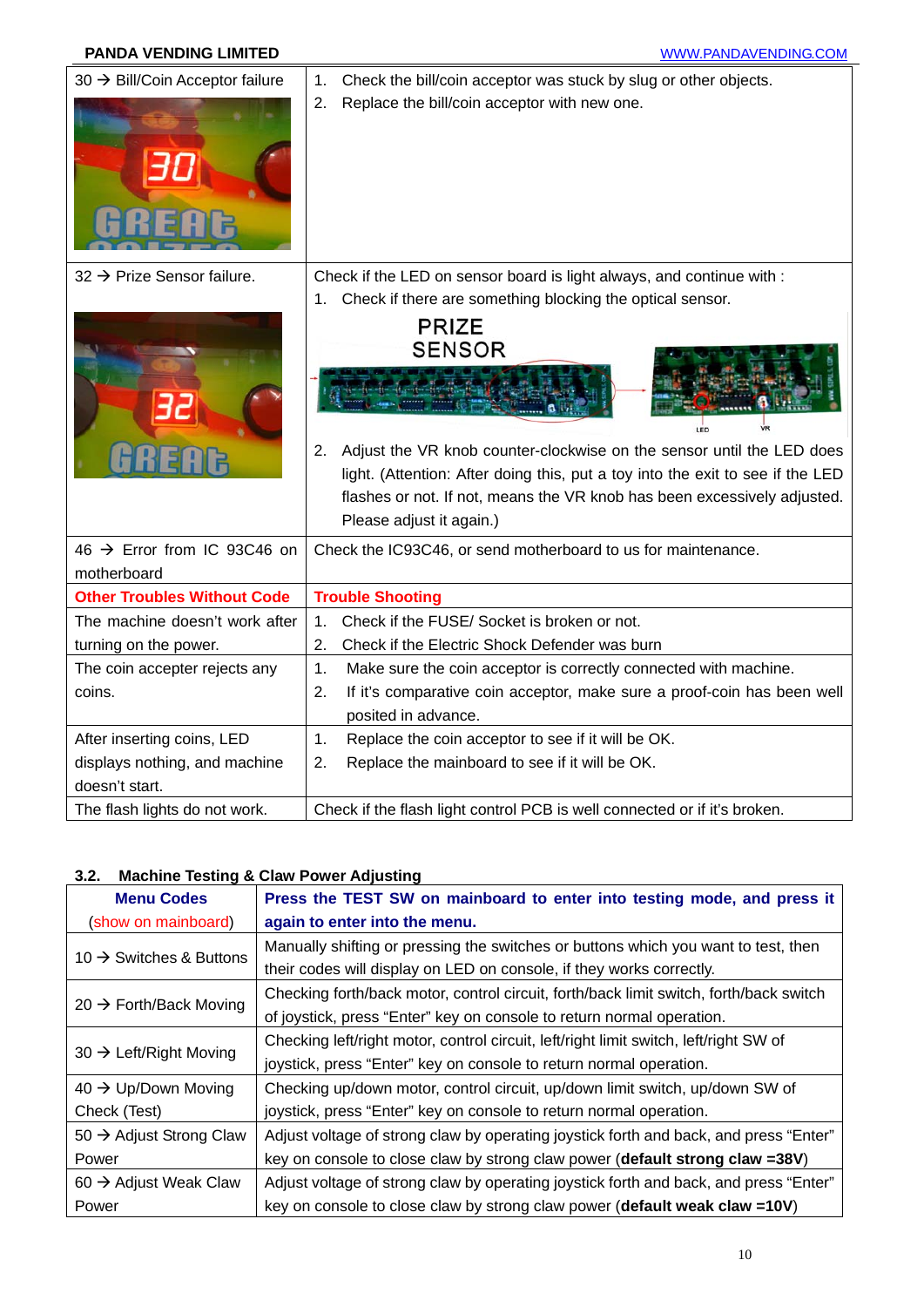#### **PANDA VENDING LIMITED** WWW.PANDAVENDING.COM

|                               | <b>SW Code</b> | <b>Switch Name</b>            | <b>SW Code</b> | <b>SW Name</b>  |
|-------------------------------|----------------|-------------------------------|----------------|-----------------|
|                               |                | <b>Forward SW</b>             | 9              | Forth-stop SW   |
|                               | 2              | <b>Backward SW</b>            | 10             | Back-stop SW    |
| <b>Code Table of Switches</b> | 3              | Leftward SW                   | 11             | Ring-stop SW    |
| & Buttons to be tested        | 4              | <b>Rightward SW</b>           | 12             | Left-stop SW    |
| under Item "10".              | 5              | Grabbing SW                   | 13             | Up-stop SW      |
|                               | 6              | Confirm SW (Enter Key)        | 14             | Down-stop SW    |
|                               |                | Coin Acceptor                 | 15             | <b>RESET SW</b> |
|                               | 8              | <b>Prize Detecting Sensor</b> | 16             | <b>TEST SW</b>  |

#### **4.** Important Specifications

#### **4.1. RESET SW & TEST SW on motherboard**

- 4.1.1. **Data Reset:** Power on machine and press RESET SW → All sales data will be cleared: meanwhile, LED display shows 00-99, and the music sounds repeatedly. Press confirm button (Enter key) on console to return normal operation.
- 4.1.2. **Self-Checking:** Press and hold the "TEST SW" on motherboard  $\rightarrow$  Switch on power until motherboard beeps for last 5 seconds countdown, then release "TEST SW"  $\rightarrow$  Machine begins self-checking and counting time down from 99 seconds to 0 seconds  $\rightarrow$  Operate the joystick or machine will automatically simulate grabbing toys by random.
- 4.1.3. **Data Recall:** Press and hold the TEST SW & RESET SW at same time → Switch on machine until motherboard beeps, then release the two switches  $\rightarrow$  Business data is recalled. The "Function" LED display on motherboard shows 'hundred thousand' and 'ten thousand' digits; The "Value" LED display on motherboard shows 'thousand' and 'hundred' digits; The LED display on console shows second and first digits. Flashing number indicates total times of prize out, and non-flashing number indicates total times coin in. Press "Enter" key on console to make shift between flashing number and non-flashing.

#### **4.2. Description of Main Functions**

- 4.2.1. **Non Odds Control**  Provided strong claw time is set as 2s, the claw will always change to weak power 2s later after grabbing the toy, no odds control.
- 4.2.2. **Weak Claw Control** If the Rate of Weak Claw Happening = Controlled Times/Controlled Base = 1/5, there is one chance of weak claw happening in every five times game. When it's controlled by weak claw power, the claw has not enough power to grab toy, and the players can't catch it. In the other four times, the claw will grab up the toy firstly by strong power, then change to weak power according to the set time and the toy will fall unconsciously, thus to tempt the players to try more times.
- 4.2.3. **Strong Claw Control** If the Rate of winning prize (i.e. strong claw power) = controlled times/ controlled base = times of winning prize/ times of play = 1/5. There is one chance of strong claw power in every five times game. When it's controlled by strong claw power, the claw has enough power to grab toy, and the player will get the toy if he/she can aim at toy correctly. In the other four times, the claw will grab up the toy firstly by strong power, then change to weak power according to the set time and the toy will fall unconsciously, thus to tempt the players to try more times.

#### **4.3. Description of Vending Mode (No.7th & 8th of DIPSW-C should be ON)**

- 4.3.1. **Vending Mode A** ("N" Times Strong Claw) Under this mode, if the players doesn't win prize for N\*N times, they can continue to play without inserting coins until getting one prize. "N" = [Controlled Base].
- 4.3.2. **Vending Mode B**  Under this mode, players only can operate joystick after putting in money with total amount equal to [Vending Price]. The [Vending Price] = [Controlled Base] of Strong/Weak Claw.
- 4.3.3. **Vending Mode C** Under this mode, players can operate machine as usual. While the players put in money with total amount equal to [Vending Price] at one time, the claw changes to strong power mode until the players get a prize. The [Vending Price] = [Controlled Base] of Strong/Weak Claw.
- 4.3.4. **Vending Mode D** (need to install the extra bonus lamp plate with surcharge) Under this mode, the players insert 5 coins continuously to get a prize, and 0-5 free games will be presented up to your luck.